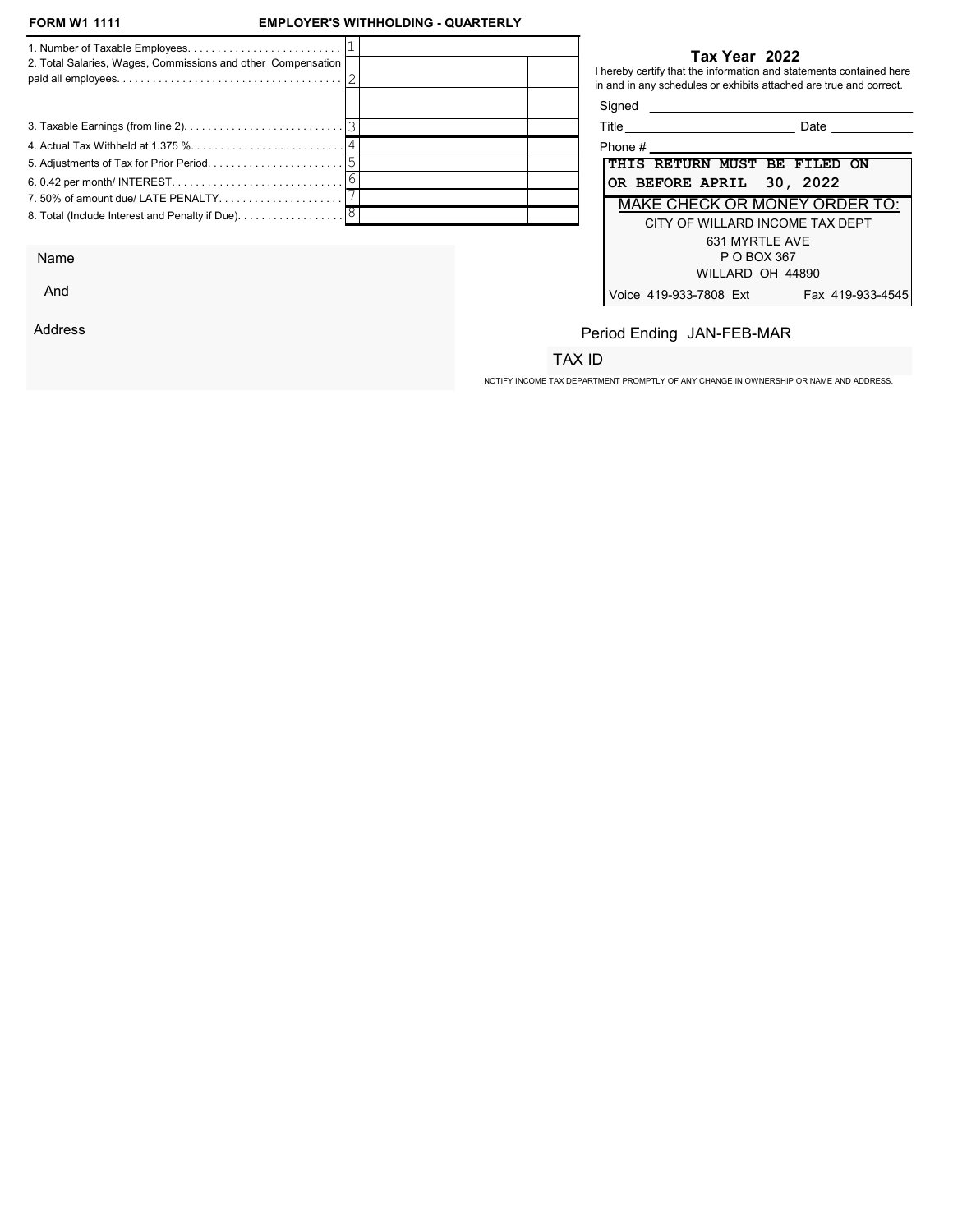### **EMPLOYER'S WITHHOLDING - QUARTERLY**

| 2. Total Salaries, Wages, Commissions and other Compensation                  | Tax Year 2022<br>I hereby certify that the information and statements contained here<br>in and in any schedules or exhibits attached are true and correct. |
|-------------------------------------------------------------------------------|------------------------------------------------------------------------------------------------------------------------------------------------------------|
|                                                                               |                                                                                                                                                            |
|                                                                               | Title _____________________________<br>Date                                                                                                                |
|                                                                               |                                                                                                                                                            |
|                                                                               | THIS RETURN MUST BE FILED ON                                                                                                                               |
|                                                                               | OR BEFORE JULY 31, 2022                                                                                                                                    |
| 7.50% of amount due/ LATE PENALTY                                             | MAKE CHECK OR MONEY ORDER TO:                                                                                                                              |
| 8. Total (Include Interest and Penalty if Due). $\ldots \ldots \ldots \ldots$ | CITY OF WILLARD INCOME TAX DEPT<br>631 MYRTLE AVE                                                                                                          |

Name

And

Address

#### Tax Year 2022

| Title                           | Date             |  |
|---------------------------------|------------------|--|
| Phone #                         |                  |  |
| THIS RETURN MUST BE FILED ON    |                  |  |
| OR BEFORE JULY 31, 2022         |                  |  |
| MAKE CHECK OR MONEY ORDER TO:   |                  |  |
| CITY OF WILLARD INCOME TAX DEPT |                  |  |
| 631 MYRTLE AVE                  |                  |  |
| P O BOX 367                     |                  |  |
| WILLARD OH 44890                |                  |  |
| Voice 419-933-7808 Ext          | Fax 419-933-4545 |  |

# Period Ending APR-MAY-JUN

## TAX ID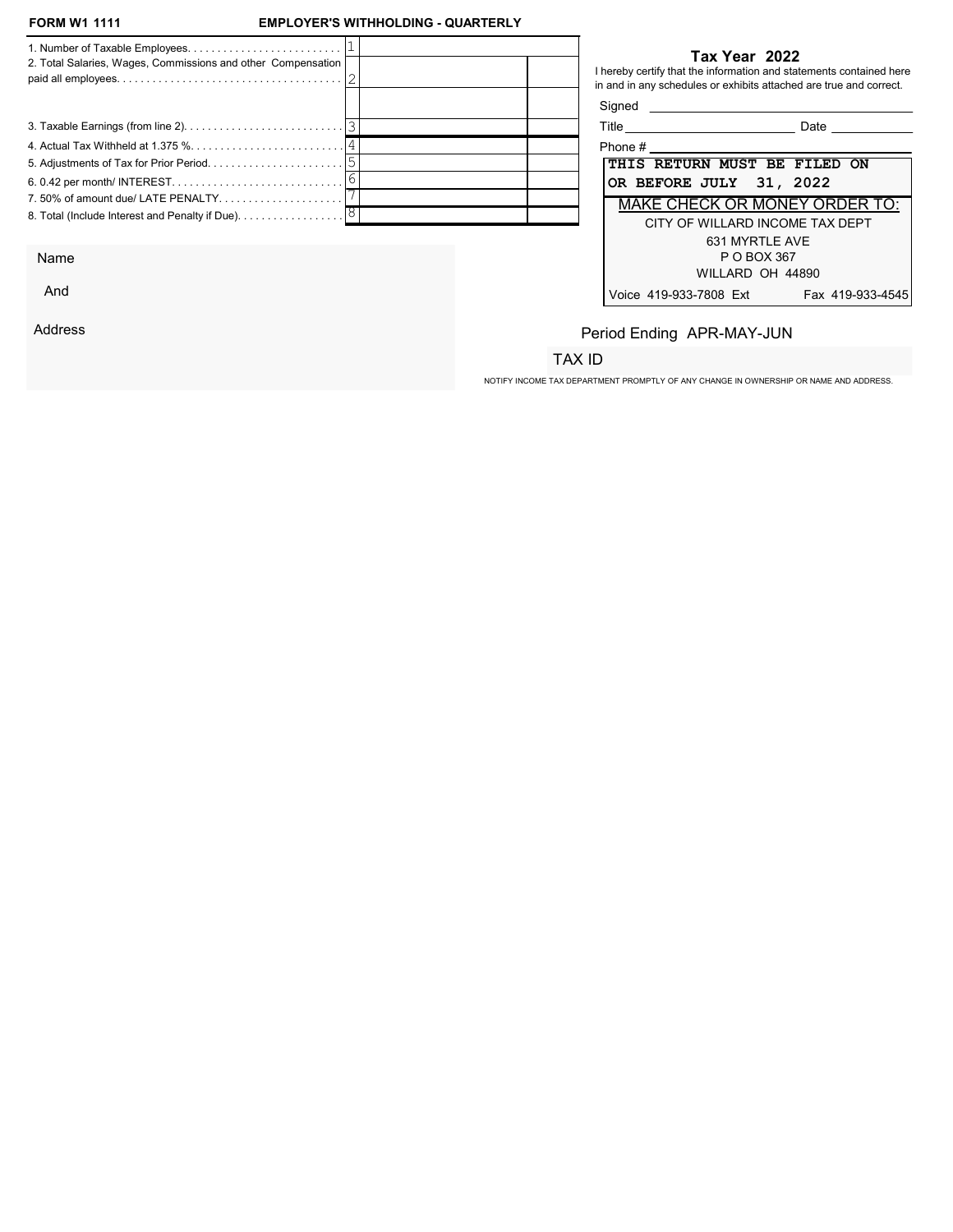### **EMPLOYER'S WITHHOLDING - QUARTERLY**

| 2. Total Salaries, Wages, Commissions and other Compensation |  | Tax Year 2022<br>I hereby certify that the information and statements contained here<br>in and in any schedules or exhibits attached are true and correct.<br>Signed |                                                                                                                                                                                                                                     |
|--------------------------------------------------------------|--|----------------------------------------------------------------------------------------------------------------------------------------------------------------------|-------------------------------------------------------------------------------------------------------------------------------------------------------------------------------------------------------------------------------------|
|                                                              |  |                                                                                                                                                                      |                                                                                                                                                                                                                                     |
|                                                              |  |                                                                                                                                                                      | <b>Date</b> the control of the control of the control of the control of the control of the control of the control of the control of the control of the control of the control of the control of the control of the control of the c |
|                                                              |  | Phone $#$                                                                                                                                                            |                                                                                                                                                                                                                                     |
|                                                              |  | THIS RETURN MUST BE FILED ON                                                                                                                                         |                                                                                                                                                                                                                                     |
|                                                              |  | OR BEFORE OCTOBER 31, 2022                                                                                                                                           |                                                                                                                                                                                                                                     |
| 7.50% of amount due/LATE PENALTY                             |  | MAKE CHECK OR MONEY ORDER TO:                                                                                                                                        |                                                                                                                                                                                                                                     |
|                                                              |  | CITY OF WILLARD INCOME TAX DEPT<br>631 MYRTLE AVE                                                                                                                    |                                                                                                                                                                                                                                     |
|                                                              |  |                                                                                                                                                                      |                                                                                                                                                                                                                                     |

Name

And

Address

#### Tax Year 2022

| Title                                | Date             |
|--------------------------------------|------------------|
| Phone #                              |                  |
| THIS RETURN MUST BE FILED ON         |                  |
| OR BEFORE OCTOBER 31, 2022           |                  |
| <b>MAKE CHECK OR MONEY ORDER TO:</b> |                  |
| CITY OF WILLARD INCOME TAX DEPT      |                  |
| 631 MYRTI F AVF                      |                  |
| P O BOX 367                          |                  |
| WILLARD OH 44890                     |                  |
| Voice 419-933-7808 Ext               | Fax 419-933-4545 |

# Period Ending JUL-AUG-SEP

## TAX ID